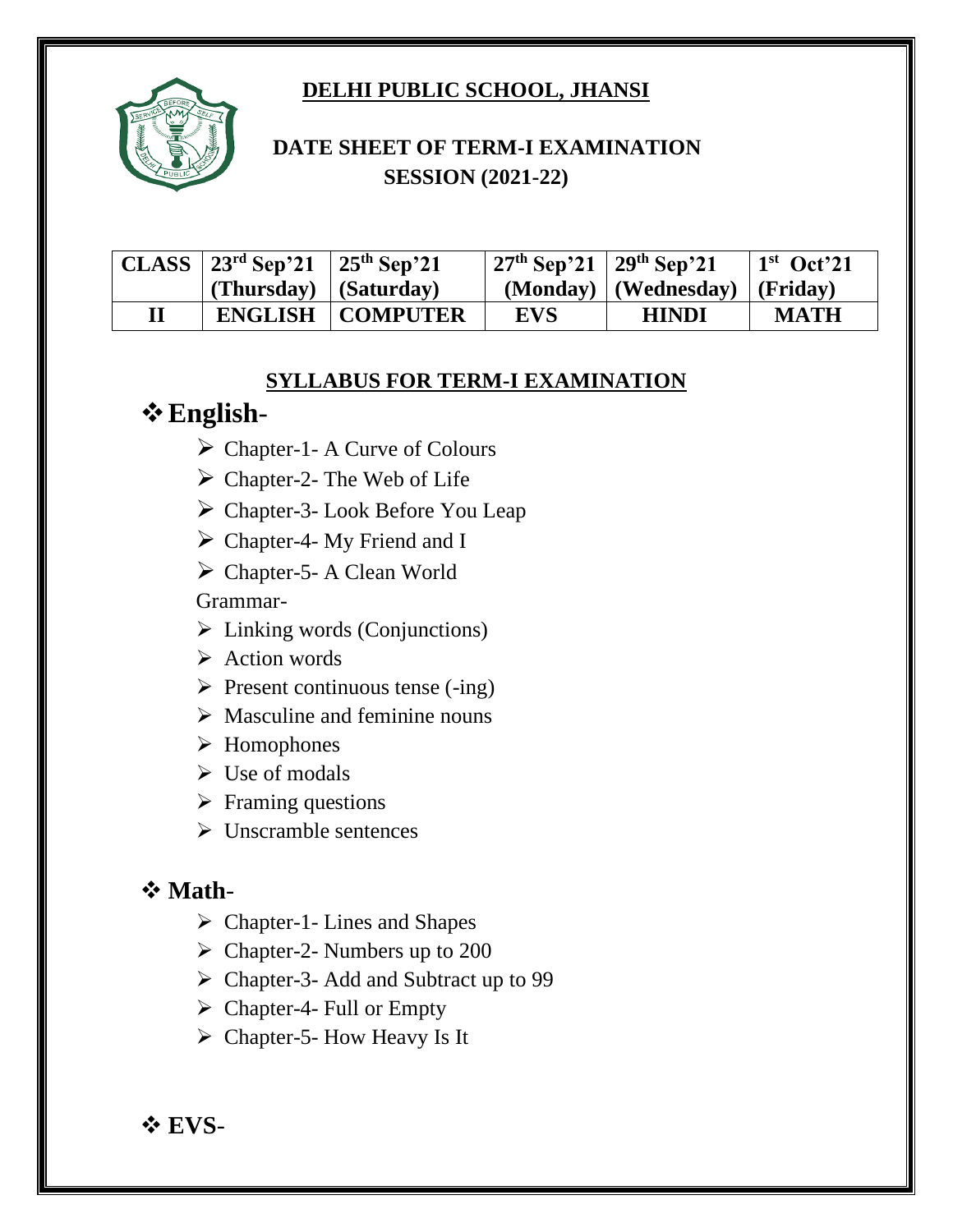- ➢ Chapter-1- About Me
- ➢ Chapter-2- Others In My World
- ➢ Chapter-3- My Needs- Food
- ➢ Chapter-4- My Needs- Water
- ➢ Chapter-5- Shelter
- ➢ Chapter-6- Clothes We Wear

#### ❖ **Computer**-

- $\triangleright$  Chapter-1- More about the smart machine
- ➢ Chapter-2- Parts of a computer
- ➢ Chapter-3-Uses of computer
- $\triangleright$  Chapter-4- Learn to use computer
- ➢ Chapter-5- Keyboard keys and mouse buttons

## ❖ **Hindi**-

- $> 66$ देवी साहित्य
	- पाठ 2-भालू ने खेली फुटबॉल।
	- पाठ 3 -म्याऊं -म्याऊं ।
	- पाठ 4 -अधिक बलवान कौन?

➢ ह िंदी व्याकरण पाठ 1- भाषा तथा भाषा के प्रकार पाठ 3 -मात्राएं पाठ 5 –लिंग

\*\*\*\*



 **DELHI PUBLIC SCHOOL, JHANSI REVISION PLAN**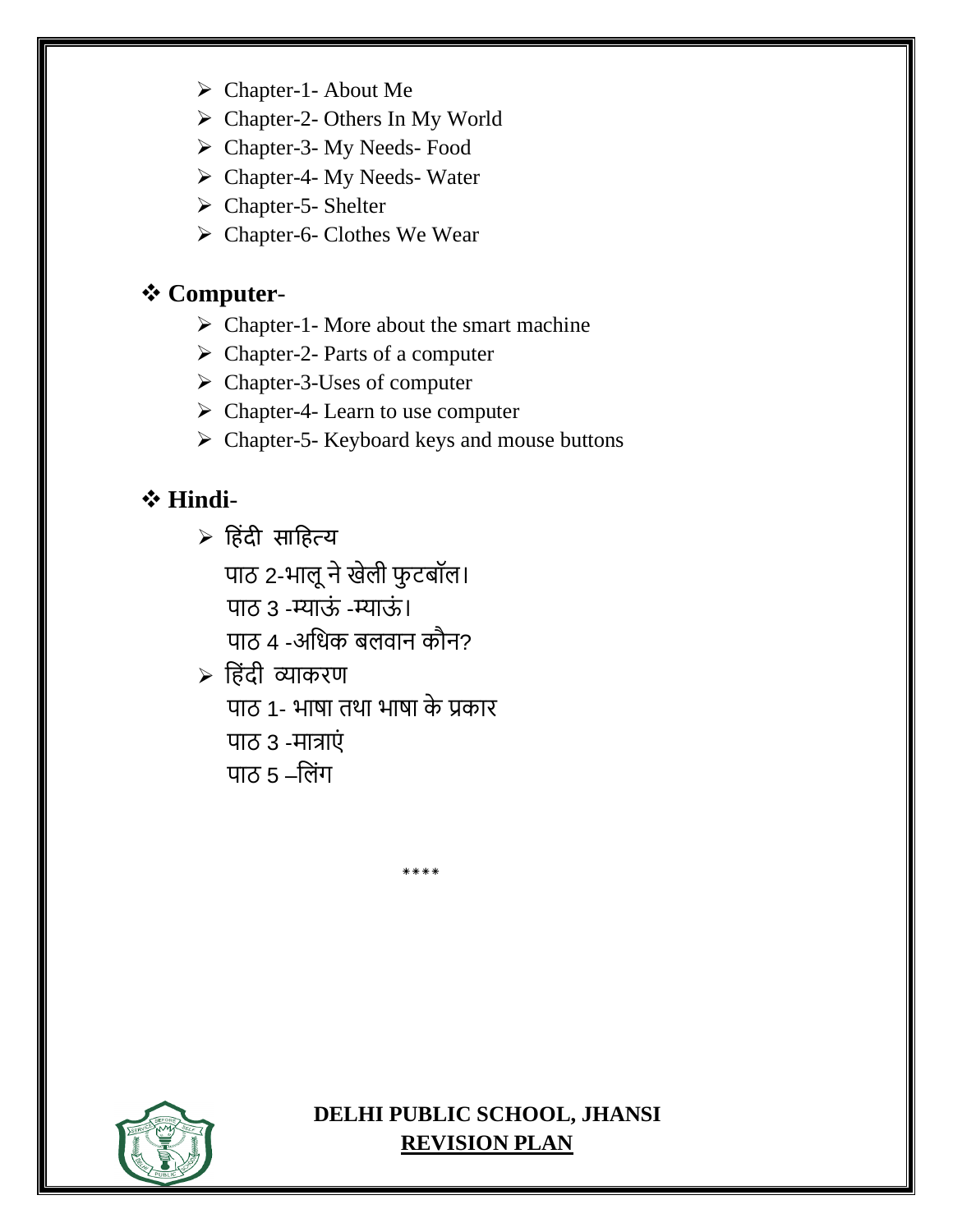### **CLASS-II**

## **Subject: English**

| <b>Date</b>      | <b>Chapter Name</b>             | <b>Revision and worksheet/test</b>       |
|------------------|---------------------------------|------------------------------------------|
| $10^{th}$ Sep'21 | Chapter-1- A Curve of Colors    | Oral revision of chapter.                |
| $11th$ Sep'21    | Chapter-2- The Web of Life      | Oral revision of chapter.                |
| $13th$ Sep'21    | Chapter 1 and 2                 | Written revision will be given.          |
| $14th$ Sep'21    | Chapter-3- Look Before You leap | Oral revision of chapter.                |
| $17th$ Sep'21    | Chapter-4- My friend and I      | Written revision will be given in<br>CF. |
| $18th$ Sep'21    | Chapter-3 and 4                 | Written revision will be given.          |
| $20th$ Sep'21    | Chapter-5- A clean world        | Oral revision of chapter.                |
| $21st$ Sep'21    | Chapter-5-Grammar               | Written revision will be given.          |

### **Subject: Math**

| <b>Date</b>      | <b>Chapter Name</b>                                       | <b>Revision and worksheet/test</b> |
|------------------|-----------------------------------------------------------|------------------------------------|
| $10^{th}$ Sep'21 | Chapter-1- Lines and shapes                               | Revision of chapter.               |
| $11th$ Sep'21    | <b>Chapter-2-</b> Numbers                                 | Written revision of chapter.       |
| $13th$ Sep'21    | Chapter 1 and 2                                           | Written test will be given.        |
| $14th$ Sep'21    | Chapter-3- Add and subtract                               | Written revision of chapter.       |
| $15th$ Sep'21    | Chapter-4- Full or empty                                  | Worksheet will be given            |
| $16th$ Sep'21    | Chapter-3- Word problems based<br>on add and subtraction. | Written revision will be given.    |
| $17th$ Sep'21    | Chapter-5- The long and short of                          | Written revision will be given in  |
|                  | it                                                        | CF.                                |
| $18th$ Sep'21    | Chapter-6-How heavy is it?                                | Written revision will be given.    |
| $20th$ Sep'21    | Tables 2 to 10                                            | Oral revision of chapter.          |
| $21st$ Sep'21    | All chapters revision                                     | Written revision will be given.    |

# **Subject: EVS**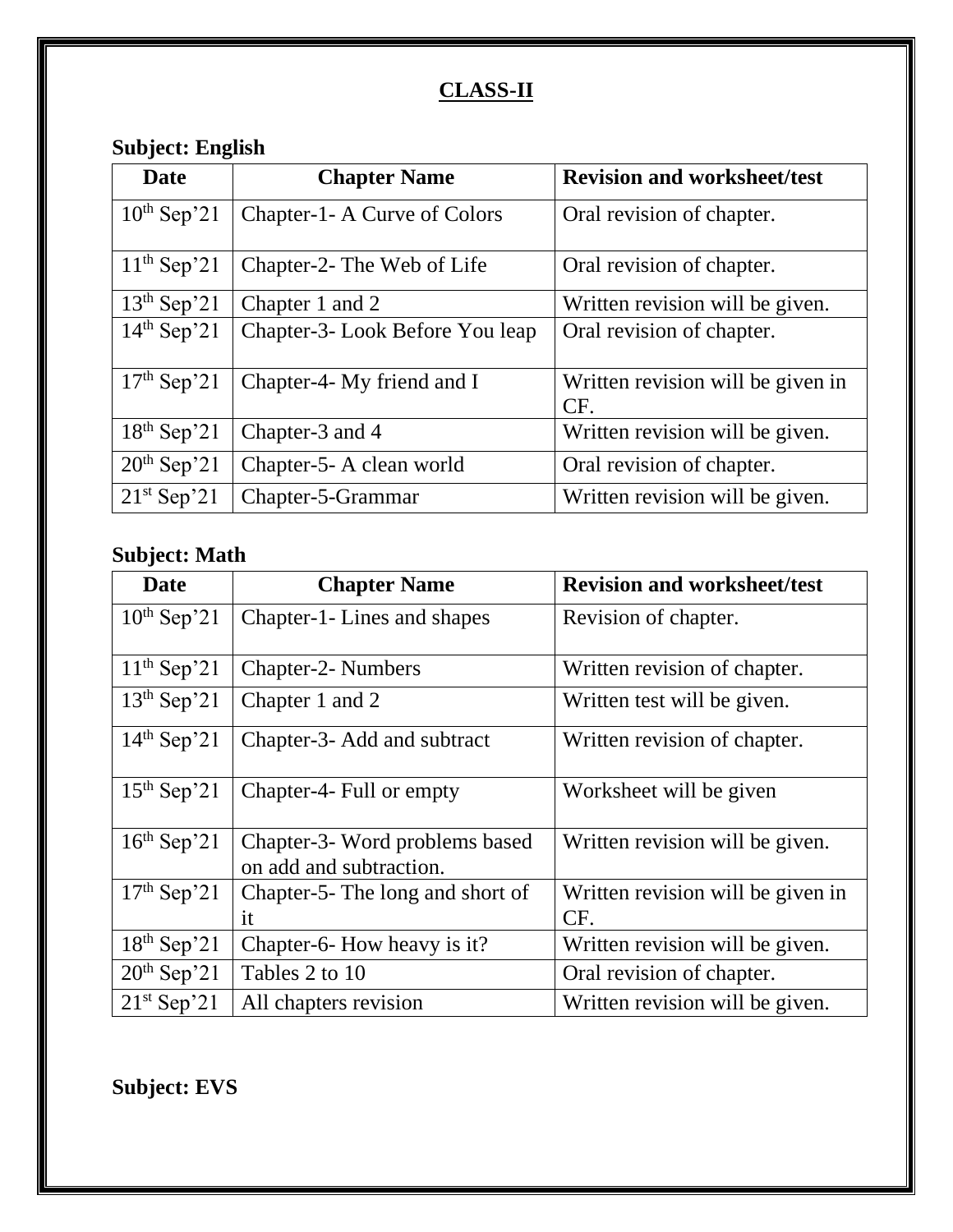| <b>Date</b>      | <b>Chapter Name</b>           | <b>Revision and worksheet/test</b>       |
|------------------|-------------------------------|------------------------------------------|
| $10^{th}$ Sep'21 | Chapter-1- About me           | Oral revision of chapter.                |
| $11th$ Sep'21    | Chapter-2- Others in my world | Oral revision of chapter.                |
| $13th$ Sep'21    | Chapter 1 and 2               | Written revision will be given.          |
| $14th$ Sep'21    | Chapter-3- My needs-Food      | Oral revision of chapter.                |
| $15th$ Sep'21    | Chapter-4- My needs- Water    | Written revision will be given in<br>CF. |
| $16th$ Sep'21    | Chapter-5- Shelter            | Written revision will be given.          |
| $20th$ Sep'21    | Chapter 4 and 5               | Oral revision of chapter.                |
| $21st$ Sep'21    | Chapter-6- Clothes we wear    | Written revision will be given.          |

# **Subject: Computer**

| <b>Date</b>      | <b>Chapter Name</b>                           | <b>Revision and worksheet/test</b>       |
|------------------|-----------------------------------------------|------------------------------------------|
| $10^{th}$ Sep'21 | Chapter-1- More about smart<br>machines       | Oral revision of chapter.                |
| $11th$ Sep'21    | Chapter-2- Parts of a computer                | Oral revision of chapter.                |
| $15th$ Sep'21    | Chapter 1 and 2                               | Written revision will be given.          |
| $16th$ Sep'21    | Chapter-3- Uses of a computer                 | Oral revision of chapter.                |
| $17th$ Sep'21    | Chapter-4- Learn to use a<br>computer         | Written revision will be given in<br>CF. |
| $18th$ Sep'21    | Chapter-3 and 4                               | Written revision will be given.          |
| $20th$ Sep'21    | Chapter-5- Keyboard keys and<br>mouse buttons | Oral revision of chapter.                |
| $21st$ Sep'21    | Revision of all chapters                      | Oral revision of chapter.                |

**Subject: Hindi**